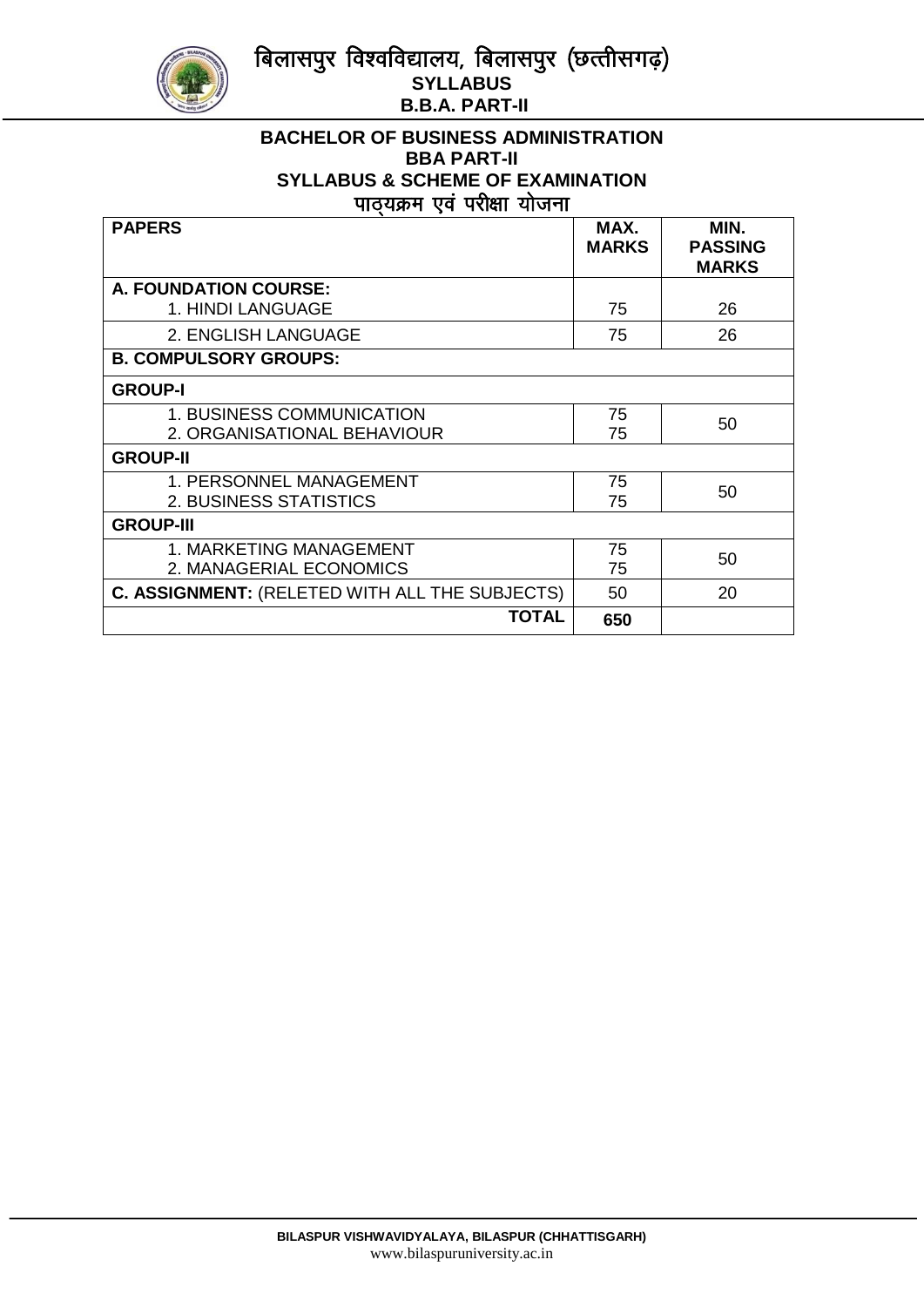

# आधार पाठ्यक्रम प्रश्न पत्र-प्रथम हिन्दी भाषा

#### खण्ड-क

निम्नलिखित 5 लेखकों के एक-एक निबंध पाठ्यक्रम में सम्मिलित होंगे -अंक–30 सत्य और अहिंसा 1. महात्मा गांधी  $\equiv$ 2. विनोबा भावे ग्राम सेवा  $\equiv$ 3. आचार्य नरेन्द्र देव युवकों का समाज में स्थान  $\overline{\phantom{0}}$ 4. वासुदेव शरण अग्रवाल मातृ—भूमि  $\overline{\phantom{m}}$ हिमालय की व्यूत्पत्ति 5. भगवतशरण उपाध्याय  $\frac{1}{2}$ डॉ. खुबचंद बघेल 6. हरि ठाकूर  $\equiv$ 

#### खण्ड—ख

हिन्दी भाषा और उसके विविध रूप

- कार्यालयीन भाषा
- मीडिया की भाषा
- वित्त एवं वाणिज्य की भाषा
- मशीनी भाषा

#### खण्ड—ख

अनुवाद व्यवहार : अंग्रेजी से हिन्दी में अनुवाद अंक–25 हिन्दी की व्यवहारिक कोटियाँ– रचनागत प्रयोगगत उदाहरण, संज्ञा, सर्वनाम, विशेषण, क्रिया विशेषण, समास, संधि एवं संक्षिप्तियां, रचना एवं प्रयोगगत विवेचन।

अंक–20

पूर्णांक  $-75$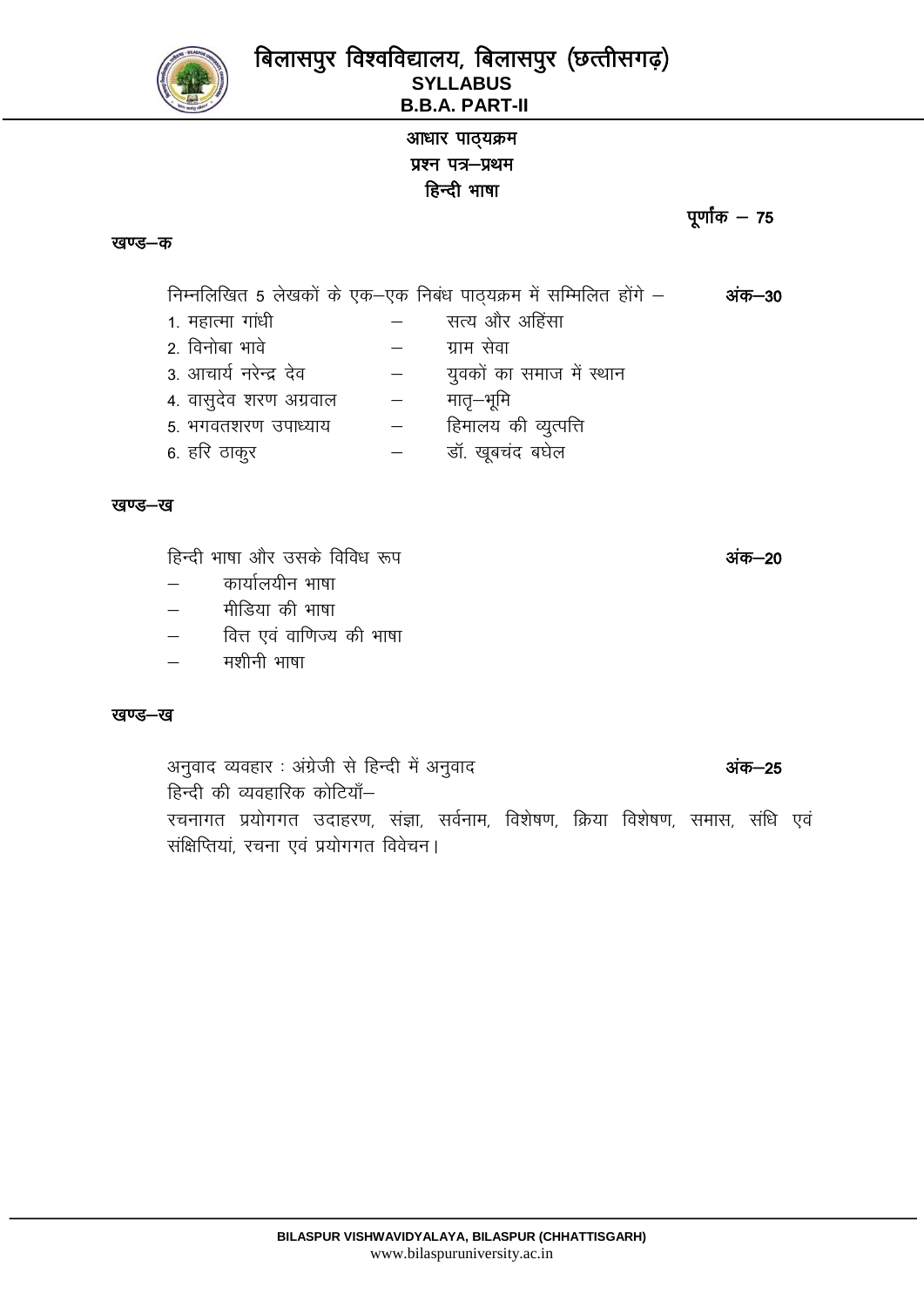

बिलासपुर विश्वविद्यालय, बिलासपुर (छत्तीसगढ़) **SYLLABUS B.B.A. PART-II**

# **FOUNDATION COURSE PAPER-II ENGLISH LANGUAGE**

#### **M.M. 75**

The question paper for B.A./B.Sc./B.Com./B.H.Sc., English Language and cultural valuers shall comprise the following units :

| <b>UNIT-I</b>   | Short answer questions to be passed by (Five short answer questions |                 |  |
|-----------------|---------------------------------------------------------------------|-----------------|--|
|                 | of three marks each)                                                | <b>15 Marks</b> |  |
| <b>UNIT-II</b>  | Reading comprehension of an unseen passage<br>(a)                   | 05 Marks        |  |
|                 | Vocabulary<br>(b)                                                   |                 |  |
| <b>UNIT-III</b> | Report-Writing                                                      | <b>10 Marks</b> |  |
| <b>UNIT-IV</b>  | Expansion of an idea                                                | <b>10 Marks</b> |  |
| <b>UNIT-V</b>   | Grammar and Vocabulary based on the prescribed text book.           |                 |  |
|                 |                                                                     | 20+15 Marks     |  |

**Note:** Question on all the units shall asked from the prescribed text which will comprise specimens of popular creative/writing and the following it any

# **(a) Matter & technology**

- (i) State of matter and its structure
- (ii) Technology (Electronics Communication, Space Science)

# **(b) Our Scientist & Institutions**

(i) Life & work of our eminent scientist Arya Bhatt, Kaurd Charak Shusruta,Nagariuna, J.C. Bose and C.V. Raman, S. Rmanujam, Homi J. Babha Birbal Sahani.

(ii) Indian Scientific institutions (Ancient & Modern)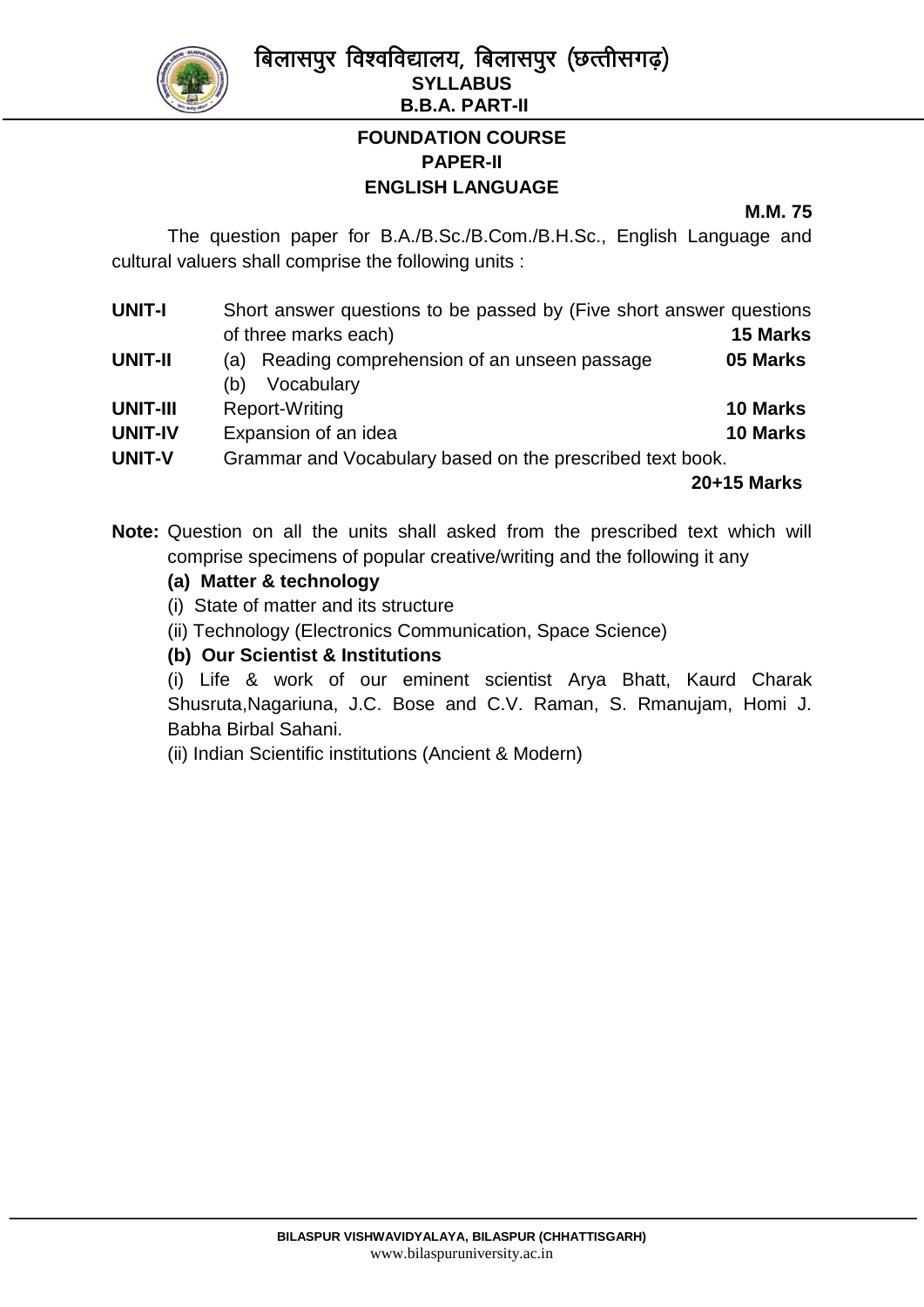

# **GROUP - I PAPER - I BUSINESS COMMUNICATION**

# **UNIT - I**

Communication - Nature, Function and Scope, Role of Communication the business organisation.

# **UNIT - II**

Communication process, communication channel & Network, organisational communication.

# **UNIT - III**

Communication Media, Written Communication, oral communication, Non Verbal Communication & Public speaking.

# **UNIT - IV**

Harriers to Communication, Effective Communication.

# **UNIT - V**

Communication Feedback Systems, Wonderful world of words and their meaning, Communication Feedback System.

# **GROUP - I PAPER - II ORGANISATION BEHAVIOUR**

# **UNIT - I**

Organisational Behaviour: Basic Concepts, Theories, formal and informal organisation, perception, attitudes and values.

# **UNIT - II**

Personality development and personality theories. Motivation & Motivation theories.

# **UNIT - III**

Organisational conflicts, Role of Individual in organisation organisational structure & Design.

# **UNIT - IV**

Group & Group dynamics work group.

# **UNIT - V**

Leadership: Concepts, Theories.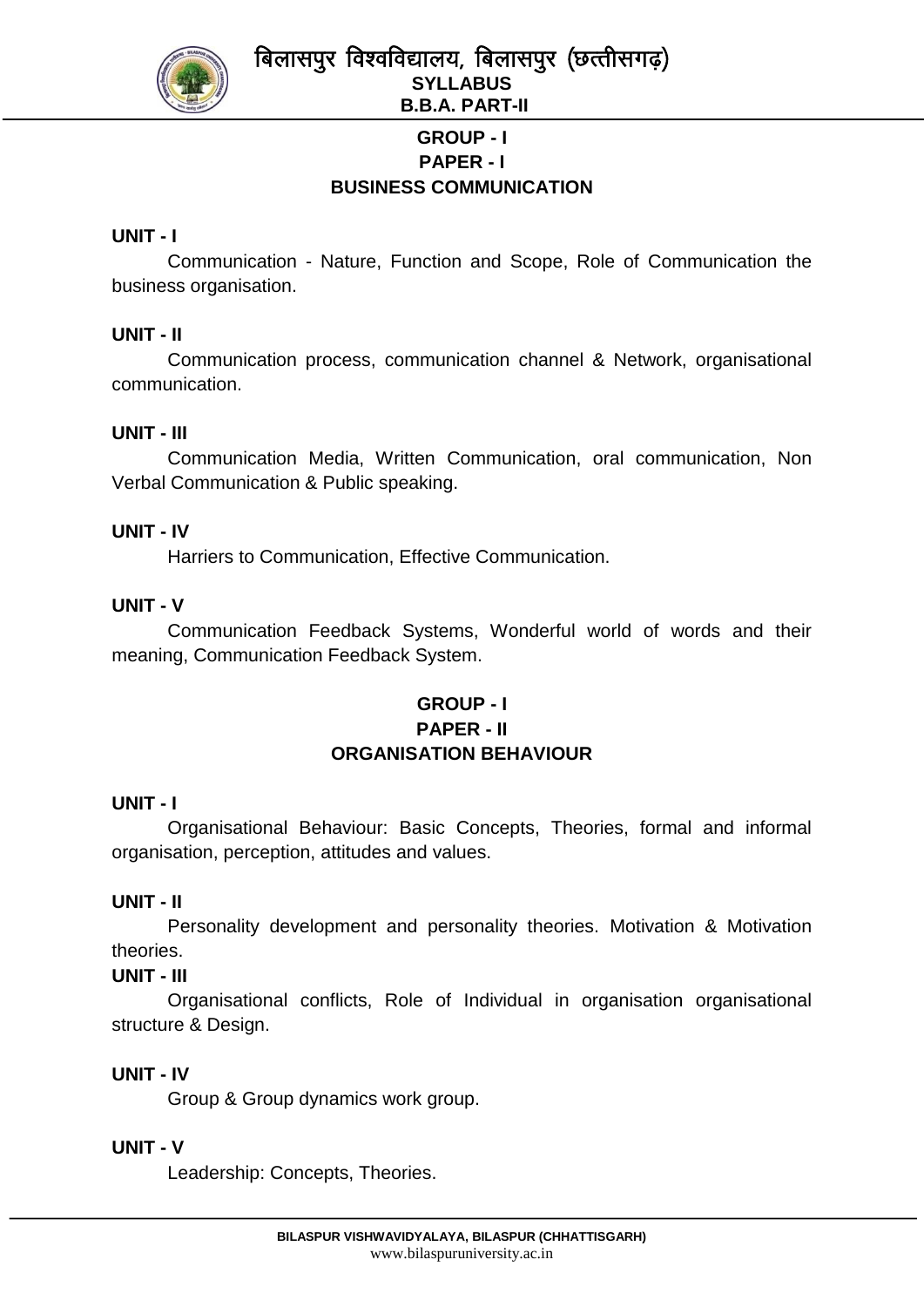

बिलासपुर विश्वविद्यालय, बिलासपुर (छत्तीसगढ़) **SYLLABUS B.B.A. PART-II**

# **GROUP - II PAPER - I PERSONNEL MANAGEMENT**

## **UNIT - I**

Personnel management: Nature & Scope, Personnel management philosophy & its development.

## **UNIT - II**

Personnel policy, Manpower planning, Job analysis, Job description, Job specialization.

## **UNIT - III**

Recruitment, selection & placement of personnel, training & development of personnel.

## **UNIT - IV**

Performance appraisal, supervision and Counselling wages & Salary administration. Now wage incentives.

## **UNIT - V**

Work Culture and Employee motivation. Industrial relations and trade unions. labour welfare.

#### **GROUP - II PAPER - II BUSINESS STATISTICS**

# **UNIT - I**

Functions, importance and limitations of statistics, Statistical Investigation.

#### **UNIT - II**

Data Collection, Tools & Techniques. Classification and Tabulation of data, Diagrammatic presentation, Graphical presentation.

#### **UNIT - III**

Measures of Central tendency, Measures of Dispersion, Moments, Sleekness and Kurtosis.

# **UNIT - IV**

Correlation, Regression, Index number, analysis of time series, Theory of Attributes.

#### **UNIT - V**

Probability, Sampling distribution, Probability, Statistical Inference, Analysis of variance, Multiple linier regression.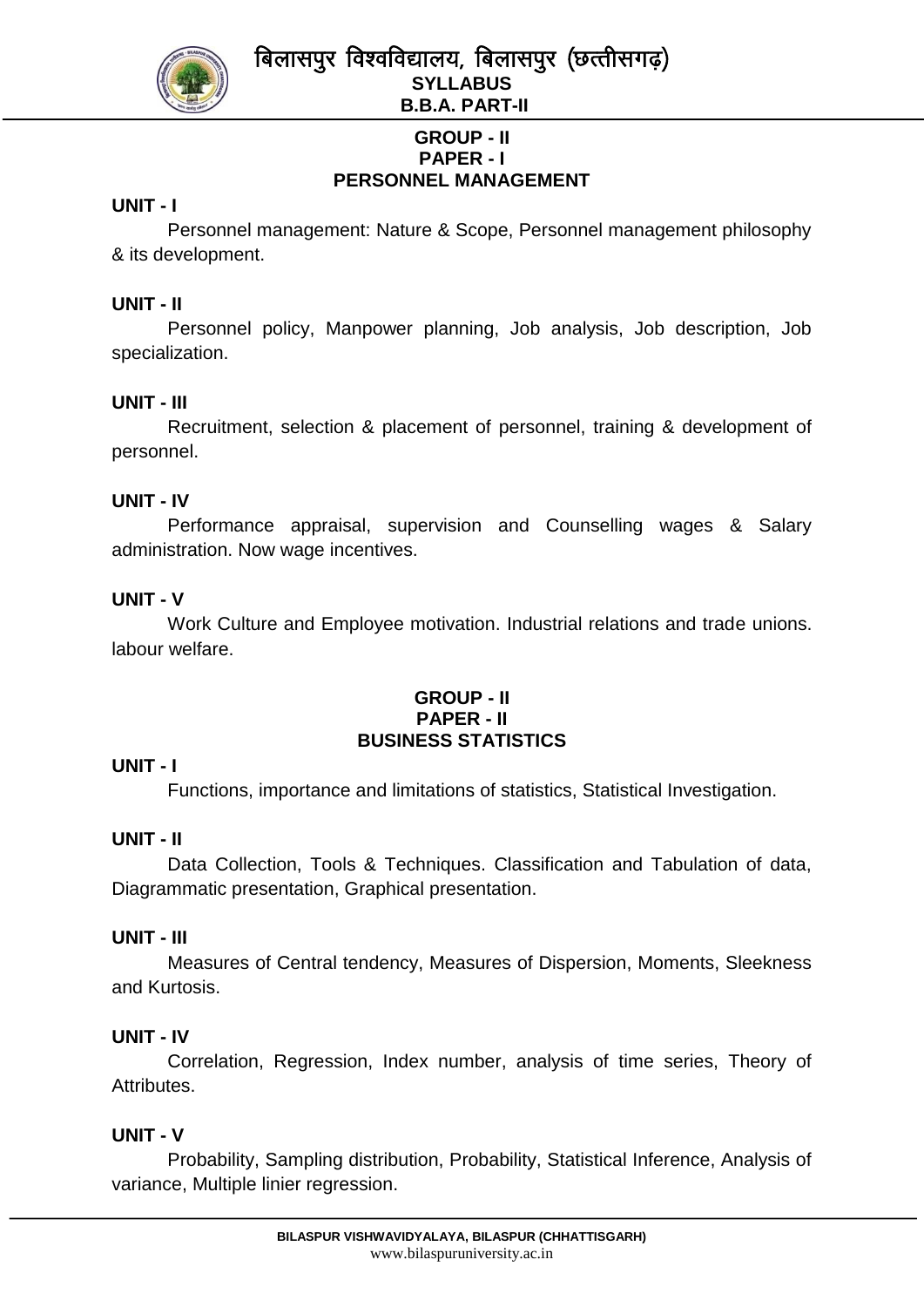

बिलासपुर विश्वविद्यालय, बिलासपुर (छत्तीसगढ़) **SYLLABUS B.B.A. PART-II**

# **GROUP - III PAPER - I MARKETING MANAGEMENT**

## **UNIT - I**

Marketing: Basic Concepts meaning. Function and importance of Marketing Management.

#### **UNIT - II**

Consumer behaviour and motivation, Products and products policies.

## **UNIT - III**

Pricing decisions, price policy and strategy, channels of distribution and logistics management.

#### **UNIT - IV**

Market research and market segmentation sates promotion.

#### **UNIT - V**

Sales forecasting, advertising management.